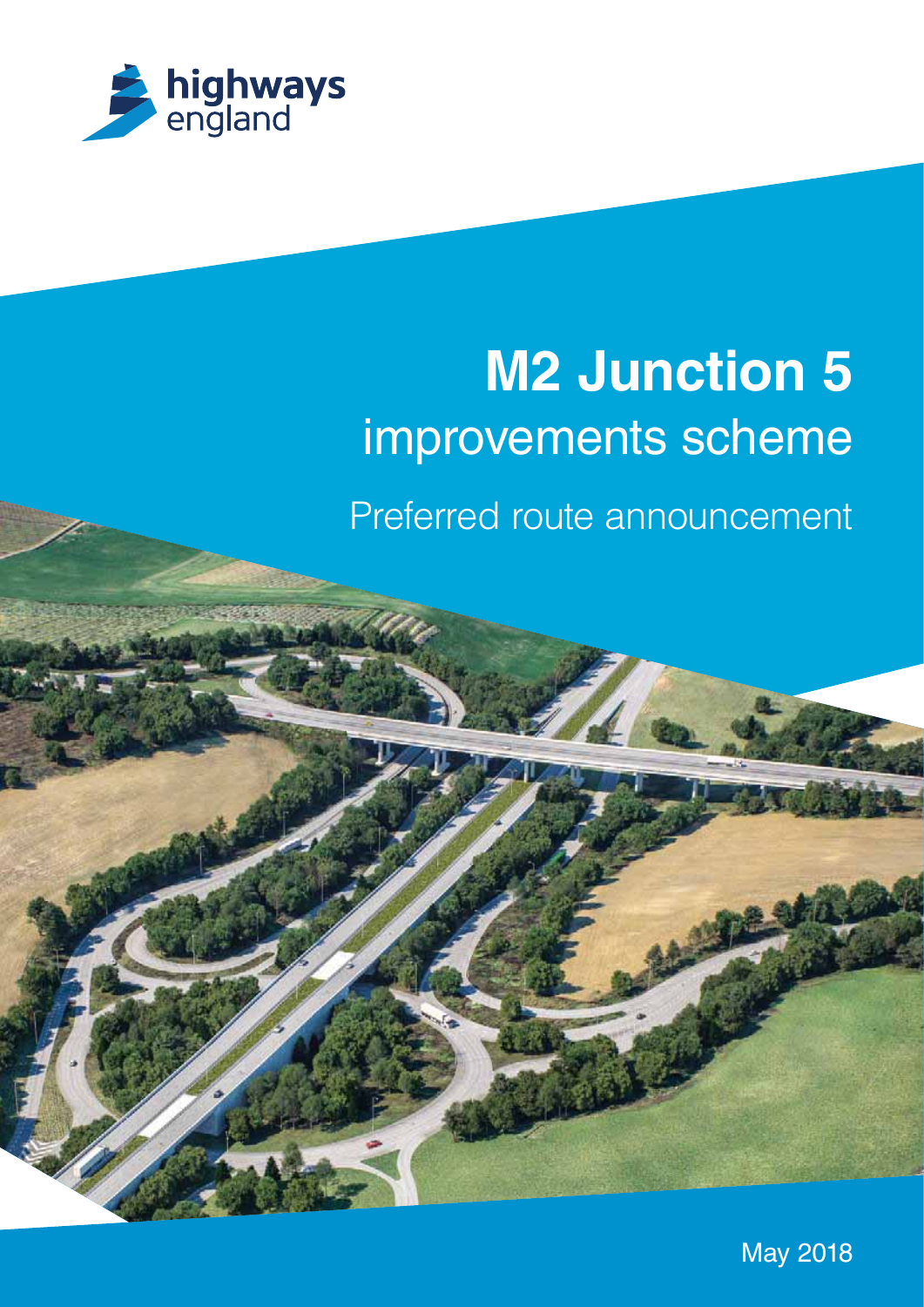### Investing in your roads

At Highways England we believe in a connected country and our network makes these connections happen. We strive to improve our major roads and motorways – engineering the future to keep people moving today and moving better tomorrow. We want to make sure all our major roads are more dependable, durable and, most importantly – are safe.

That's why we're delivering £15 billion of investment on our network – the largest investment in a generation.

The M2 Junction 5/A249 Stockbury Roundabout cannot cope with existing traffic flows:

The M2 Junction 5/A249 Stockbury Roundabout improvements scheme is a critical part of this investment. The scheme will improve journeys for people travelling north east to Sittingbourne, the Isle of Sheppey and the Port of Sheerness.

- At certain times of day, there are high levels of congestion and delay on the A249 southbound (towards Maidstone), northbound (towards Sittingbourne) and on the approaches to the junction and on the exit slip road from the M2 westbound (towards Stockbury Roundabout).
- Congestion is expected to worsen in the future due to planned development and population growth.

In addition, journeys south west to Maidstone and surrounding villages will also be made easier. This is great news for the local and regional economy.

Traffic is already diverting away from the M2 Junction 5/A249 Stockbury Roundabout to alternative rural routes to avoid the congestion, putting undue pressure on local roads not suited to large volumes of traffic and increasing safety risks.

In this brochure we announce the preferred route for the M2 Junction 5 /A249 Stockbury Roundabout and set out the detail behind the announcement. We also explain what will happen next.

 $\blacksquare$  There were 111 personal injury accidents between January 2011 and December 2015 and nearly half occurred during morning and evening peak periods.



## Why is the scheme needed?

- **Improve journey times:**  our improvement scheme will reduce delays meaning people will have quicker and more reliable journeys.
- **Make journeys safer:**  improving the junction will improve safety for all road users.
- Support economic growth: increasing capacity at the junction will support the future housing and employment growth in the area.
- **Help cyclists and pedestrians:**  working with the local authorities we will aim to improve facilities for pedestrians, cyclists and other non-motorised users.
- **Deliver high standards of highway design:** resulting in a scheme that is in keeping with the local environment, minimising environmental impacts and where feasible make conditions better.

Respondents were very concerned about traffic congestion, capacity for increased traffic from future housing and employment growth, and journey times and/or reliability. The majority of respondents were also very concerned about road safety and the displacement of traffic onto local roads.

The junction is one of the top 50 national casualty locations on England's major 'A' roads and motorways:

Improving the M2 Junction 5/A249 Stockbury Roundabout will:

### Consultation feedback

A public consultation ran from 6 September to 17 October 2017, supported by 5 consultation exhibitions in the area. 518 questionnaire responses were received, with 47 further written responses from stakeholders and the public. A total of 1,307 people visited the public consultation exhibitions.

There was overwhelming support for a scheme at the junction with 94% of respondents agreeing that something needs to be done.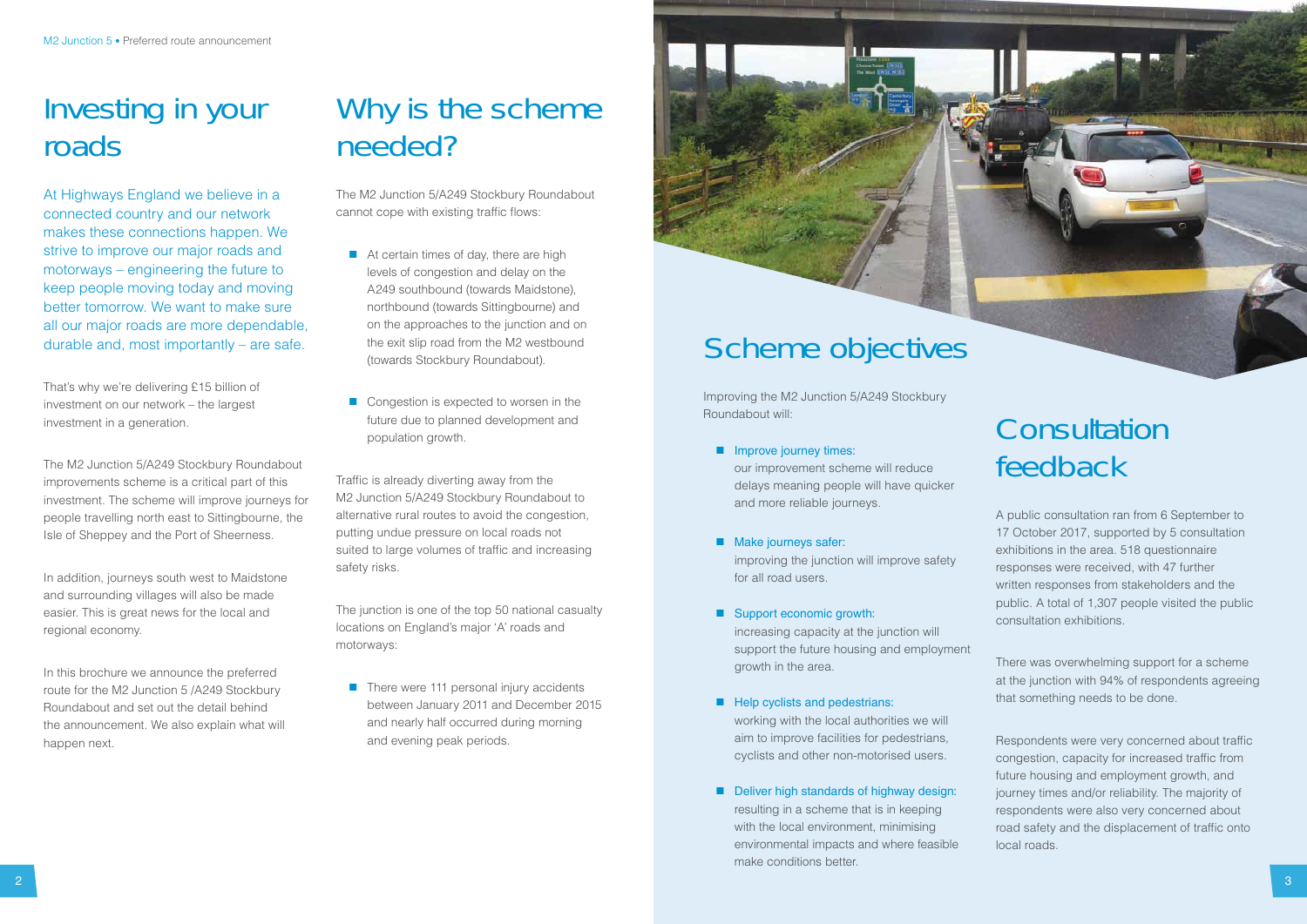### Option 4H1



Artist's impression of the proposed new flyover with possible associated improvements

### This option will provide the following benefits:

- $\blacksquare$  The extra road capacity will help support the planned housing and economic growth outlined in the Local Plans.
- **The reduction of congestion and queues** will lower the probability of rear-end shunt accidents as slowing vehicles interact with stationary traffic streams.
- **Lane widening and reduction of congestion** at the interchange will boost capacity on the M2 and reduce the likelihood of trips being diverted onto less suitable roads in the event of a traffic incident.

There was little support for Option 12A with 68% of the general public not supporting this option. The local MP, Local Authorities and South East Local Enterprise Partnership expressed a preference for a flyover.

A single option (Option 12A) which is affordable and delivers good benefits was presented at the events along with discounted options, such as Option 4, which incorporated a flyover. The principle differences between Option 12A and Option 4 were the inclusion of a flyover and alterations to the connection with Oad Street.

A revised scheme has been developed, referred to as Option 4H1. This option delivers the Roads Investment Strategy<sup>1</sup> outcomes, increases safety benefits over Option 12A and ensures there are no traffic signals on the A249 mainline.

Highways England therefore undertook a review of the rejected flyover option presented during the public consultation (Option 4) to determine if there were opportunities to reduce the cost of the scheme, whilst maintaining the benefits of this option.

- **Existing roundabout replaced with a new** grade-separated interchange, which is a flyover, to provide free-flowing movement on the A249.
- $\blacksquare$  2 new dedicated free-flowing slip roads: A left turn for traffic travelling from the A249 southbound to the M2 westbound and a left turn from the A249 northbound to the M2 eastbound.
- $\blacksquare$  The existing connection from the Maidstone Road to the A249 Stockbury Roundabout to be closed, and Maidstone Road to be re-routed to link with Oad Street.
- **The existing junction of Oad Street** with the A249 to be closed. A new link to be provided south of the existing Oad Street to connect directly with the A249 Stockbury Roundabout.
- $\blacksquare$  The Honeycrock Hill junction with the A249 to be closed for safety reasons.

Although lower cost than Option 4, the revised Option 4H1 still remains above the original allocated budget. Highways England has had a series of discussions with external partners to identify additional financial contributions to the scheme and now includes a £2.5 million contribution from Kent County Council.

## Preferred route (Option 4H1)

An artist's impression of the new junction is shown on page 5.

The details of the proposed option include:

- **Additional lane capacity and a reduction** in congestion will ensure that breakdown/ emergency vehicles can access incidents with greater ease ensuring that they are addressed more efficiently.
- $\blacksquare$  The reduction of vehicular delay and travel times will reduce journey cost.
- **I** Improved journey-time reliability, a decrease in overall journey times and a reduction of queuing and queue lengths.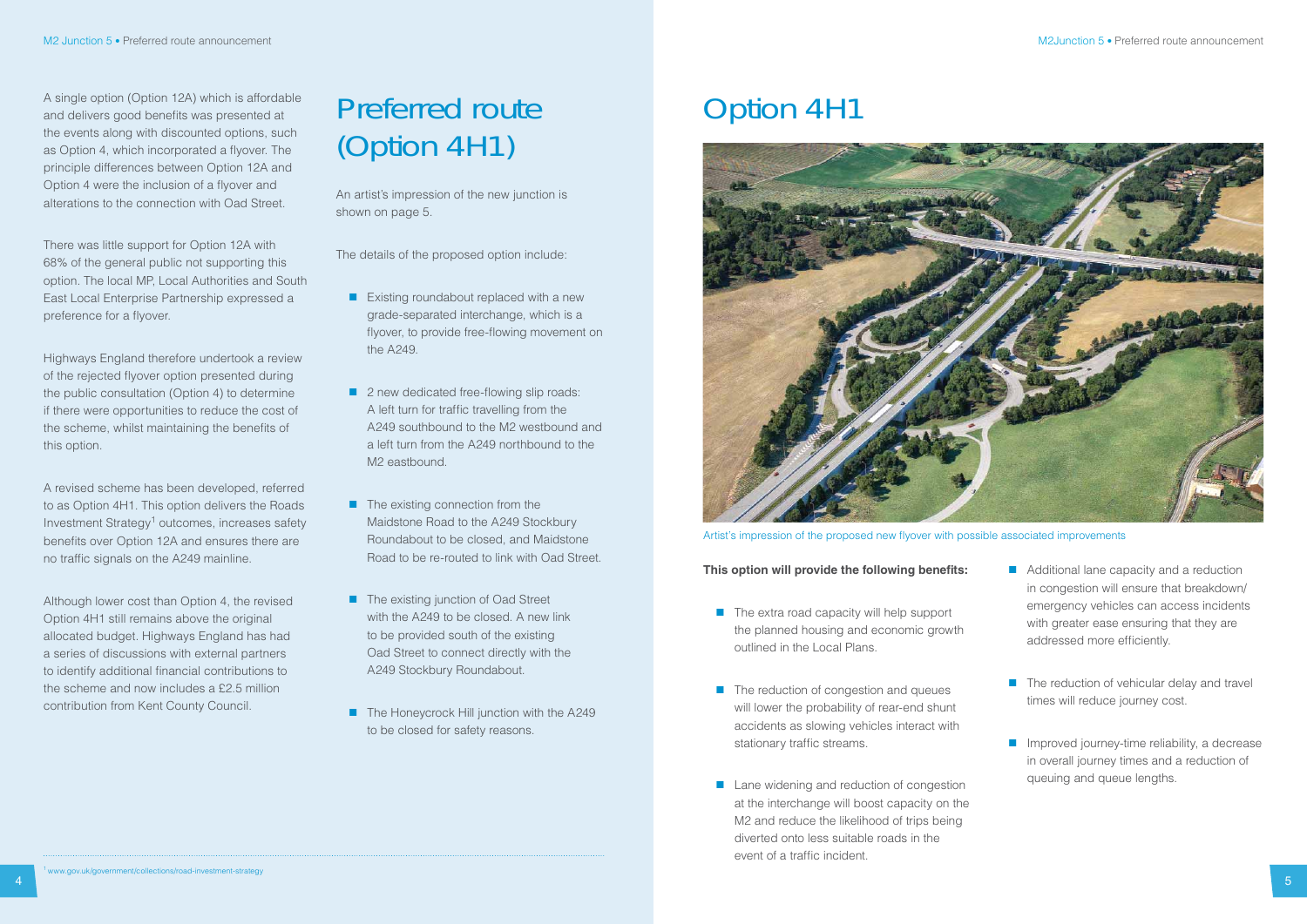



### Next steps

Now we have announced the preferred route, we will carry out more detailed surveys and investigations to allow us to continue to design Option 4H1.

### Further information

 $\mathcal{L}_{\mathcal{A}}$  In writing: **M2 Junction 5 Project Team**  Highways England, Bridge House, 1 Walnut Tree Close, Guildford, Surrey GU1 4LZ

For more information, please visit our website where you can also sign up for email alerts whenever the page is updated:

**https://highwaysengland.co.uk/projects/m2 junction-5-improvements/**

E

### If you have any queries about this scheme, please contact us:

The scheme will proceed under the Highways Act 1980 so there will be a series of public information events in late 2018/early 2019.

> By email: **M2J5@highwaysengland.co.uk**



 By phone **0300 123 5000 (24 hours)**

### We currently expect work to start on site no later than March 2020.

**Timeline**